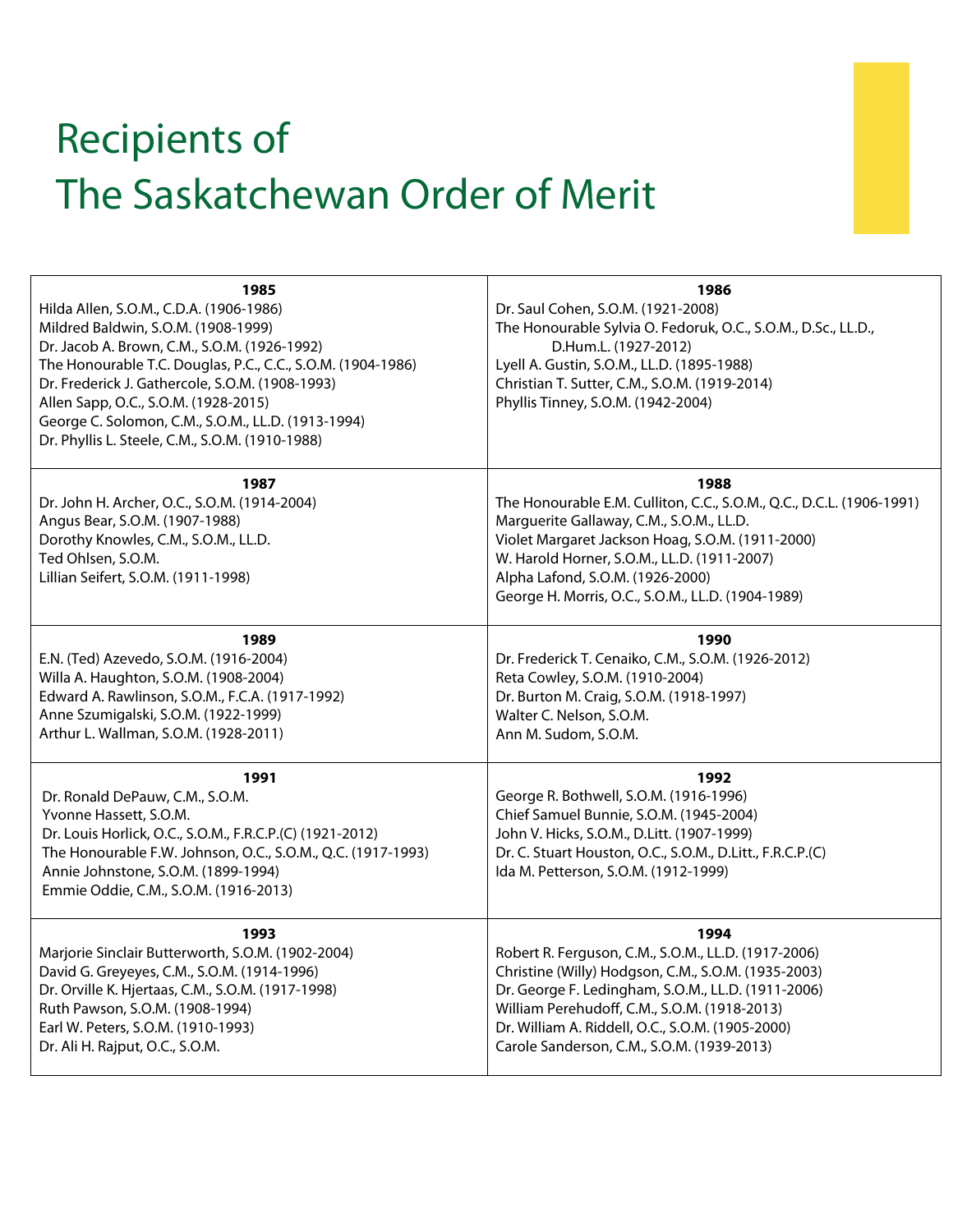| 1995<br>Dr. Lloyd I. Barber, C.C., S.O.M. (1932-2011)<br>Dr. Elisabeth H. Pasztor Brandt, S.O.M. (1922-1999)<br>The Reverend Robert Ogle, O.C., S.O.M. (1928-1998)<br>Victor H. Pearsall, S.O.M. (1915-2011)<br>Theresa Stevenson, C.M., S.O.M. (1926-2021)<br>Edward K. (Ted) Turner, C.M., S.O.M., LL.D. (1927-2018)                                                                                                                                                                                                            | 1996<br>Angus Campbell, C.M., S.O.M. (1917-2002)<br>Dr. Howard Leyton-Brown, C.M., S.O.M., D.F.C. (1918-2017)<br>Dr. Morris C. Shumiatcher, O.C., S.O.M., S.J.D., Q.C. (1917-2004)<br>Dr. J.W.T. Spinks, C.C., S.O.M., M.B.E. (1908-1997)<br>Tillie Taylor, S.O.M. (1922-2011)                                                                                                               |
|-----------------------------------------------------------------------------------------------------------------------------------------------------------------------------------------------------------------------------------------------------------------------------------------------------------------------------------------------------------------------------------------------------------------------------------------------------------------------------------------------------------------------------------|----------------------------------------------------------------------------------------------------------------------------------------------------------------------------------------------------------------------------------------------------------------------------------------------------------------------------------------------------------------------------------------------|
| 1997<br>Boyd M. Anderson, C.M., S.O.M., LL.D. (1920-2016)<br>Margaret Belcher, S.O.M. (1920-2003)<br>Carol Gay Bell, C.M., S.O.M.<br>Victor Cicansky, C.M., S.O.M.<br>Dr. Stirling McDowell, S.O.M. (1931-2002)<br>R. Ross Pinder, S.O.M. (1918-2004)                                                                                                                                                                                                                                                                             | 1998<br>Isabelle Butters, C.M., S.O.M. (1929-2019)<br>Dr. Constantine A. Campbell, C.M., S.O.M., F.A.I.C.<br>Roger C. Carter, O.C., S.O.M., Q.C., LL.M., LL.D. (1922-2009)<br>John Green, C.M., S.O.M., Q.C. (1915-2007)<br>Savella Stechishin, C.M., S.O.M., D.C.L. (1903-2002)                                                                                                             |
| 1999<br>Dr. Marc A. Baltzan, O.C., S.O.M. (1929-2005)<br>Frederick W. Hill, C.M., S.O.M., D.F.C. (1920-2008)<br>Gordon S. MacMurchy, S.O.M. (1925-2005)<br>H. Frances Morrison, S.O.M. (1918-2011)<br>The Honourable Pamela Wallin, O.C., S.O.M., D.Litt.<br>The Honourable Dr. Stephen Worobetz, O.C., S.O.M., M.C., LL.D.<br>$(1914 - 2006)$<br>Clifford E. Wright, O.C., S.O.M., LL.D. (1927-2014)                                                                                                                             | 2000<br>The Honourable Allan E. Blakeney, P.C., O.C., S.O.M., Q.C., D.C.L.,<br>F.R.S.C. (1925-2011)<br>Lorne Dietrick, S.O.M. (1915-2005)<br>Bill Hanson, S.O.M. (1925-2012)<br>Robert N. Hinitt, C.M., S.O.M. (1926-2011)<br>Ruth Horlick, S.O.M. (1919-2015)<br>Dr. Krishna Kumar, C.M., S.O.M. (1931-2014)<br>Sandra Schmirler, S.O.M. (1963-2000) (posthumous)<br>Fred L. Wagman, S.O.M. |
| 2001<br><b>Ex-Officio</b><br>The Honourable Dr. Lynda M. Haverstock, C.M., S.O.M., LL.D.<br><b>Honorary Membership</b><br>His Royal Highness<br>The Prince of Wales, K.G., K.T., G.C.B., O.M., S.O.M., C.D., A.D.C.<br>Neil Jahnke, S.O.M. (1942-2012)<br>Dr. Lalita Malhotra, C.M., S.O.M.<br>M.L. (Peggy) McKercher, C.M., S.O.M., LL.D.<br>Kenneth Mitchell, C.M., S.O.M., LL.D.<br>Dr. Geoffrey Pawson, C.M., S.O.M. (1938-2012)<br>Jacqui Shumiatcher, C.M., S.O.M., LL.D. (1923-2021)<br>Dr. Ernest G. Walker, C.M., S.O.M. | 2002<br>Nahid Ahmad, S.O.M. (1941-2018)<br>Joseph (Joe) Fafard, O.C., S.O.M. (1942-2019)<br>Claude Petit, C.M., S.O.M., C.D.<br>Roger Phillips, O.C., S.O.M., F.Inst.P. (1939-2013)<br>William (Bill) Small, S.O.M. (1927-2010)<br>Dr. Charles (Red) Williams, C.M., S.O.M. (1925-2018)                                                                                                      |
| 2003<br>Dr. Lorne Babiuk, O.C., S.O.M.<br>Margaret Cugnet, S.O.M. (1932-2020)<br>Bernard Michel, S.O.M.<br>The Honourable Roy Romanow, P.C., O.C., S.O.M., Q.C., LL.B., LL.D.,<br>D.U.<br>Jack Sures, C.M., S.O.M. (1934-2018) Guy<br>Vanderhaeghe, O.C., S.O.M.                                                                                                                                                                                                                                                                  | 2004<br>Byrna Barclay, S.O.M.<br>Lorne Carrier, S.O.M.<br>Dr. Dennis Kendel, S.O.M.<br>Dr. John McLeod, S.O.M.<br>Suzanne Claire Olaski, S.O.M. (1944-2016) Dr.<br>Rajendra Sharma, S.O.M.<br>Gordon W. Staseson, C.M., S.O.M., LL.D. (1926-2019)                                                                                                                                            |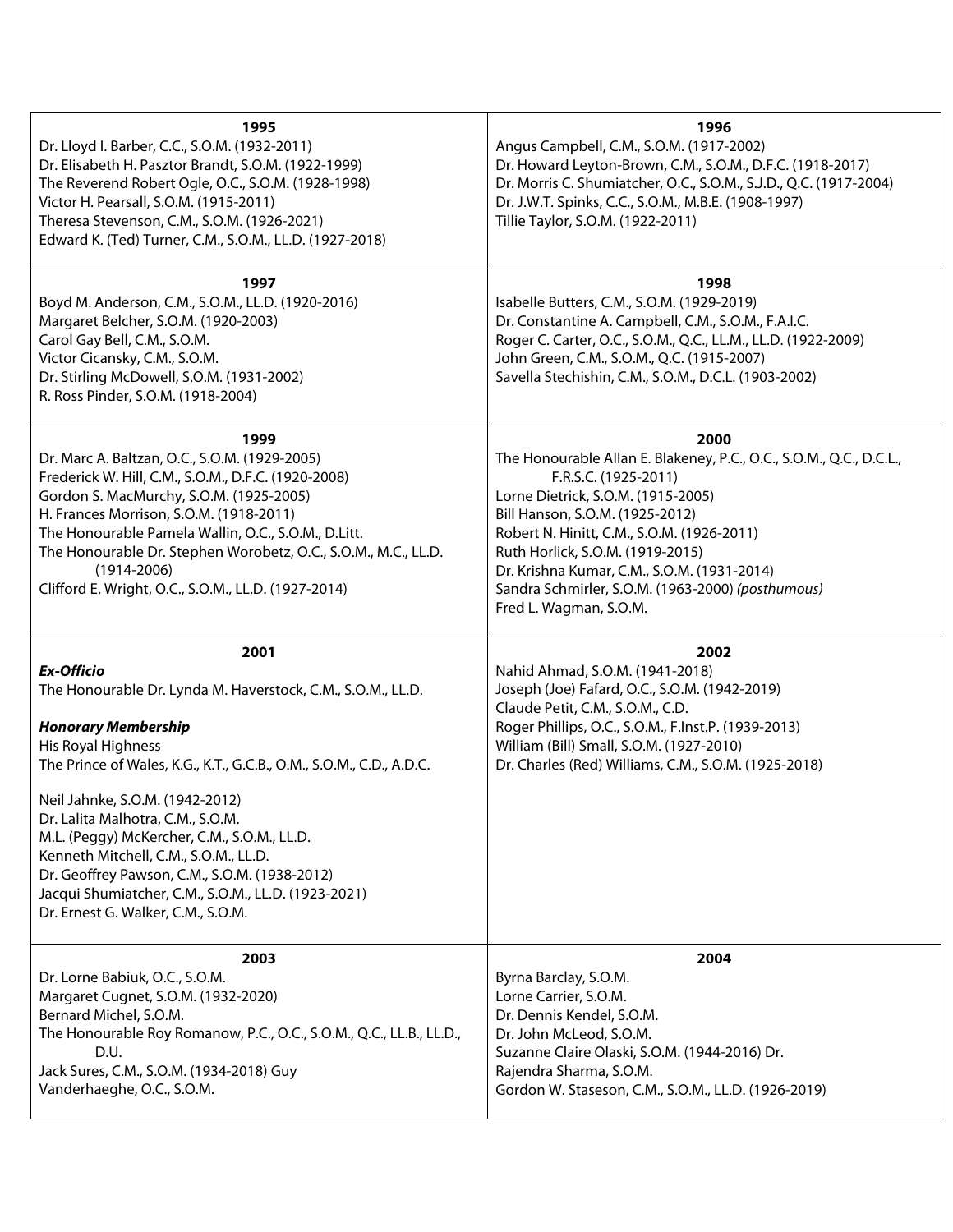| 2005<br>Freda Ahenakew, C.M., S.O.M., LL.D. (1932-2011)<br>Donald W. Black, C.M., S.O.M.<br>Maria Campbell, O.C., S.O.M., LL.D.<br>Irène Fournier Chabot, C.M., S.O.M. (1930-2018)<br>Dr. James Dosman, O.C., S.O.M., F.R.C.P. (C), F.R.S.C., F.C.A.H.S.<br>Dr. Bryan L. Harvey, O.C., S.O.M., F.R.A.I.C.<br>Lusia Pavlychenko, S.O.M. (1933-2012)<br>Joseph Pettick, S.O.M., LL.D., F.R.A.I.C. (1924-2010)<br>Garnet (Sam) Richardson, S.O.M. (1933-2016)<br>John Francis (Frank) Roy, S.O.M., LL.D.<br>Dr. Aruna (Annu) Lakdawala Thakur, S.O.M.<br>The Most Reverend V. James Weisgerber, O.C., S.O.M., D.D. | 2006<br><b>Ex-Officio</b><br>The Honourable Dr. Gordon L. Barnhart, S.O.M.<br><b>Honorary Membership</b><br>His Royal Highness<br>The Earl of Wessex, K.G., K.C.V.O., S.O.M., A.D.C.<br>Calvin Abrahamson, O.C., S.O.M., C.D.A.<br>Anna Ingham, C.M., S.O.M. (1911-2013)<br>Dr. David Kaplan, C.M., S.O.M. (1923-2015)<br>Lester Lafond, S.O.M.<br>Dr. William Waiser, C.M. S.O.M., F.R.S.C.                                                  |
|-----------------------------------------------------------------------------------------------------------------------------------------------------------------------------------------------------------------------------------------------------------------------------------------------------------------------------------------------------------------------------------------------------------------------------------------------------------------------------------------------------------------------------------------------------------------------------------------------------------------|-----------------------------------------------------------------------------------------------------------------------------------------------------------------------------------------------------------------------------------------------------------------------------------------------------------------------------------------------------------------------------------------------------------------------------------------------|
| 2007<br>The Very Reverend Dr. Walter H. Farquharson, S.O.M., D.D.<br>Dr. D. Michael Jackson, C.V.O., S.O.M., C.D.<br>Donald C. Kerr, S.O.M.<br>Dr. Reuben John Mapletoft, S.O.M.<br>James V. Scarrow, S.O.M.<br>Cora F. Thomson, S.O.M.<br>Brian D. Towriss, S.O.M.                                                                                                                                                                                                                                                                                                                                             | 2008<br>The Honourable Edward D. Bayda, S.O.M., Q.C., LL.D. (1931-2010)<br>Dr. Eli Bornstein, C.M., S.O.M.<br>Dr. Elizabeth Brewster, C.M., S.O.M. (1922-2012)<br>Elder Antoine (Tony) E. Cote, S.O.M. (1935-2019)<br>L. Irene Dubé, C.M., S.O.M., LL.D.<br>Leslie D. Dubé, C.M., S.O.M., LL.D.<br>Bob Ellard, S.O.M.<br>Gavin Semple, S.O.M.                                                                                                 |
| 2009<br>Casimir J. Broda, S.O.M. (1929-2016)<br>Dr. Sharon A. Butala, O.C., S.O.M., LL.D.<br>Dr. Donald Grant Devine, S.O.M., F.A.I.C.<br>Elder Alma Kytwayhat, S.O.M. (1942-2011)<br>Harold H. MacKay, O.C., S.O.M., Q.C., LL.B., LL.M., LL.D., F.A.I.C.,<br>F.I.C.D.<br>Jack MacKenzie, S.O.M. (1927-2018)<br>Dr. David Millar, S.O.M.<br>Arne F. Petersen, S.O.M.<br>Linda K. Rudachyk, S.O.M.<br>Lorne Scott, C.M., S.O.M.<br>William Shurniak, S.O.M., LL.D.<br>Geoffrey Ursell, S.O.M. (1943-2021)                                                                                                        | 2010<br>Maurice (Mo) Bundon, S.O.M.<br>Donald E. Kramer, S.O.M., LL.D. (1926-2018)<br>Dr. Janice MacKinnon, C.M., S.O.M.<br>Dr. J.D. (Jack) Mollard, O.C., S.O.M., LL.D. (1924-2017)<br>Elizabeth Raum, S.O.M.<br>Dr. Douglas A. Schmeiser, S.O.M., Q.C. (1934-2018) Myrna<br>F. Yuzicapi, S.O.M.                                                                                                                                             |
| 2011<br>Chief Darcy M. Bear, S.O.M.<br>Joseph L. Bourgault, S.O.M.<br>Dr. Edward F. G. Busse, S.O.M., F.R.C.P.S.(C)<br>Ronald Carson, S.O.M.<br>Malcolm Jenkins, S.O.M.<br>Courtney Milne, S.O.M. (1943-2010) (posthumous)<br>Dr. Karim W. Nasser, S.O.M.<br>Shirley Schneider, S.O.M.<br>Ruth Smillie, S.O.M.                                                                                                                                                                                                                                                                                                  | 2012<br><b>Ex-Officio</b><br>The Honourable Vaughn Solomon Schofield, S.O.M., S.V.M.<br>Raymond E. Ahenakew, S.O.M.<br>Bruce W. Beatty, C.M., S.O.M., C.D. (1922-2011) (posthumous)<br>Sandra L. Birdsell, C.M., S.O.M.<br>Dr. Barbara Keirnes Young, S.O.M.<br>W. Thomas Molloy, O.C., S.O.M., Q.C., LL.B., LL.D. (1940-2019)<br>Dr. Brian G. Rossnagel, S.O.M.<br>David A. Thauberger, C.M., S.O.M.<br>W. Brett Wilson, C.M., S.O.M., LL.D. |